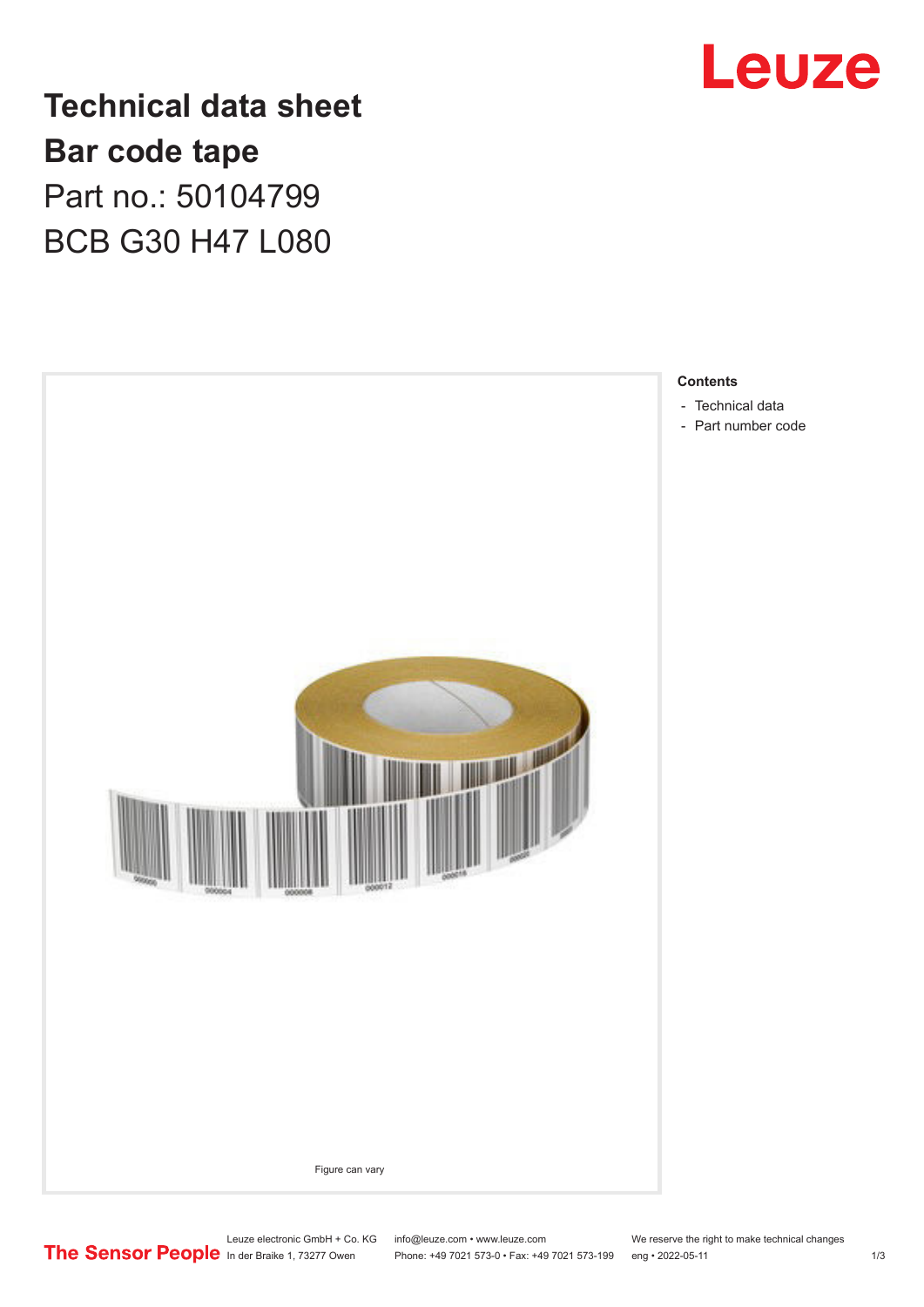# <span id="page-1-0"></span>**Technical data**

# Leuze

### **Basic data**

| <b>Suitable for</b> |  |
|---------------------|--|
|                     |  |

BPS 300i series bar code positioning system BPS 8 series bar code positioning system

## **Mechanical data**

| Dimension (H x L)                           | 47 mm x 80,000 mm         |
|---------------------------------------------|---------------------------|
| <b>Grid dimension</b>                       | $30 \text{ mm}$           |
| <b>Mechanical properties</b>                | Moisture resistant        |
|                                             | Partly chemical resistant |
|                                             | Scratch resistant         |
|                                             | UV resistant              |
|                                             | Wipe resistant            |
| <b>Adhesive</b>                             | Acrylate adhesive         |
| <b>Strength of adhesive</b>                 | $0.1$ mm                  |
| <b>Manufacturing process</b>                | Filmsetting               |
| Chemical resistance (at 23 °C over 24<br>h) | Diesel oil                |
|                                             | Heptane                   |
|                                             | White spirit              |
| Curing                                      | 72 h                      |

## **Classification**

| <b>Customs tariff number</b> | 39269097 |
|------------------------------|----------|
| <b>ECLASS 5.1.4</b>          | 27280190 |
| <b>ECLASS 8.0</b>            | 27280190 |
| <b>ECLASS 9.0</b>            | 27280192 |
| ECLASS 10.0                  | 27280192 |
| ECLASS 11.0                  | 27280192 |
| ECLASS 12.0                  | 27280192 |
| <b>ETIM 5.0</b>              | EC002498 |
| <b>ETIM 6.0</b>              | EC003015 |
| <b>ETIM 7.0</b>              | EC003015 |

#### **Environmental data**

| Ambient temperature, operation          | $-40$ 120 °C               |
|-----------------------------------------|----------------------------|
| <b>Processing temperature</b>           | 045 °C                     |
| Recommended processing tempera-<br>ture | 10 $25 °C$                 |
| <b>Resistance</b>                       | Humidity                   |
|                                         | Salt spray fog (150 h/5 %) |
|                                         | UV light                   |
| <b>Property of base</b>                 | Clean                      |
|                                         | Dry                        |
|                                         | Free of grease             |
|                                         | Smooth                     |

# **Part number code**

Part designation: **BCB AAA BBB CCCC DDDD E**

| <b>BCB</b>  | Bar code tape                                                                                                                                                                                                                                                                                                     |
|-------------|-------------------------------------------------------------------------------------------------------------------------------------------------------------------------------------------------------------------------------------------------------------------------------------------------------------------|
| <b>BCB</b>  | <b>Series</b><br>BCB: Bar code tape                                                                                                                                                                                                                                                                               |
| <b>AAA</b>  | Grid / grid dimension<br>G30: 30 mm<br>G40: 40 mm                                                                                                                                                                                                                                                                 |
| <b>BBB</b>  | Tape height / special height<br>H25: height 25 mm<br>H47: height 47 mm<br>SH1: special height, individually between 20 - 32 mm<br>SH2: special height, individually between 33 - 47 mm<br>SH3: special height, individually between 48 - 70 mm<br>SH4: special height, individually between 71 - 140 mm           |
| <b>CCCC</b> | Tape length / special length<br>Lxxx: tape length in mm<br>SL: Special length                                                                                                                                                                                                                                     |
| <b>DDDD</b> | <b>Options</b><br>TWIN: two identical printed tapes<br>MVS: Measurement Value Switch (color red)<br>MV0: Measurement Value Zero (color yellow)<br>ML: Marker label<br>RW: Reverse Winding (changed winding direction, the smallest position value is inside on the wrapping core)<br>RK: Repair Kit (repair tape) |